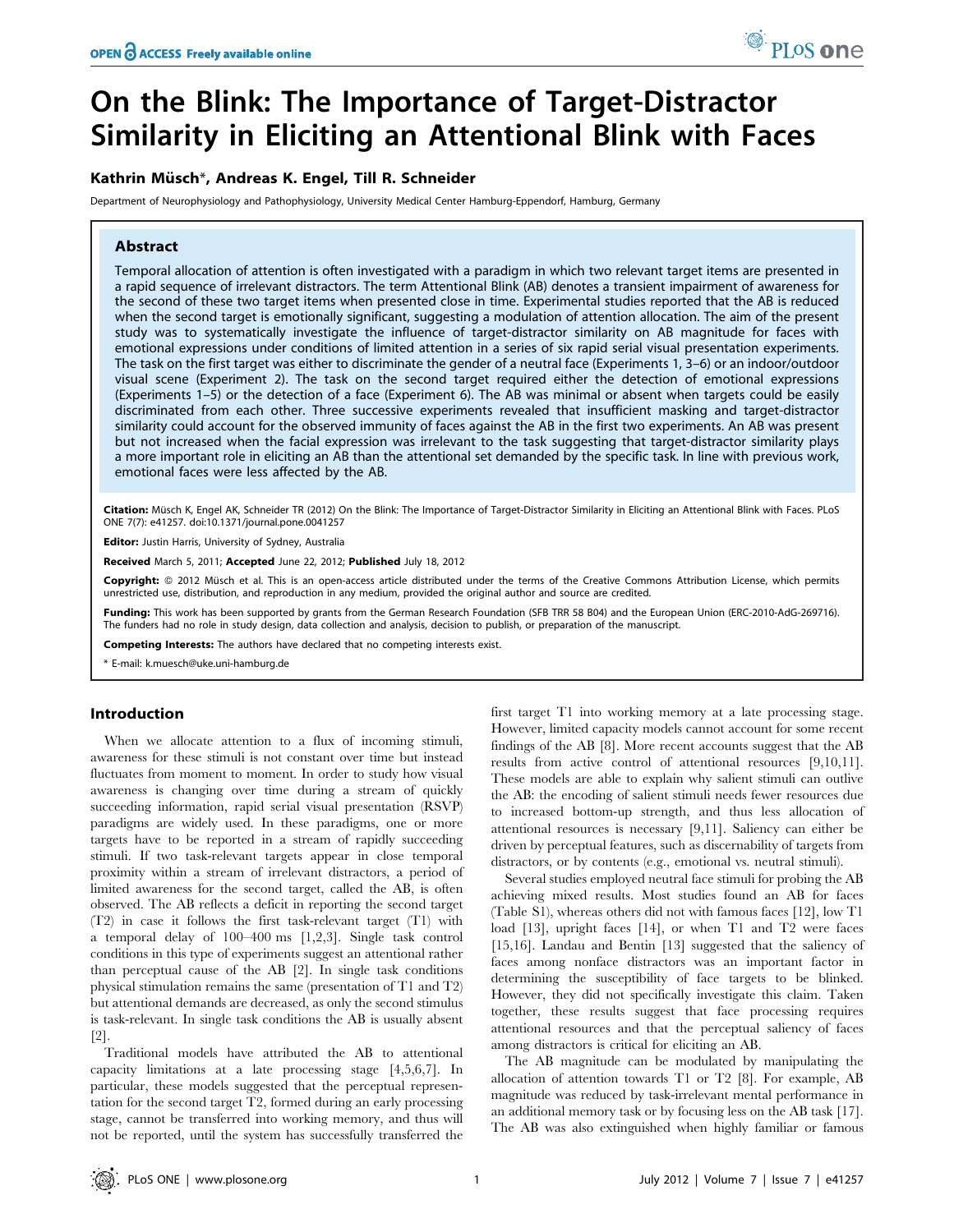faces were used [12]. In addition, emotional target stimuli seem to modulate blink magnitude as well. Several studies have demonstrated an influence of emotional information on the extent of the blink magnitude by using a variety of emotional stimuli including words [18,19,20], photographs of objects or scenes [21,22,23,24] and emotional faces [25,26,27,28,29]. Interestingly, the AB is differentially modulated depending on whether T1 or T2 is emotionally salient. The AB is increased following an emotional T1, possibly due to a longer attentional dwell time on T1, leaving less capacity for the processing of T2 [29,30]. In contrast, the AB is attenuated when emotional compared to unemotional stimuli are presented as T2, which suggests stronger attentional capture by emotional stimuli [20,28]. Importantly, several studies found a robust AB for neutral compared to realistic [26,29] or schematic emotional faces [31,32].

In contrast to studies reporting an emotional modulation of the AB in healthy individuals [20,24,28], several studies reported an emotional modulation of the AB only in individuals with high anxiety scores [27,33], with dysphoria [34], or with posttraumatic stress symptoms [35], yet failed to find an effect in healthy participants. Such an absence of the AB is unlikely to be caused by the type of stimulus material because similar stimuli were used as in experiments, which found an AB in healthy individuals (e.g., words in [33,34,35] and faces in [27]). Amir and colleagues [35] suggested that this absence might be related to the depth of target processing (e.g., semantic processing or explicit emotion processing). Accordingly, in a series of experiments semantic processing [30] or emotion processing [29] were shown to be a necessary condition for an increased AB following emotional stimuli as T1. For emotional T2 it has not yet been investigated systematically whether explicit emotion processing is required to decrease AB magnitude.

The aim of the present study was to systematically investigate the influence of target-distractor similarity. In total, six experiments were conducted in different groups of participants in order to investigate how emotional valence modulates the temporal allocation of attention. As only a shallow AB was elicited in Experiment 1, we selectively manipulated the T1 and T2 similarity (Experiment 2), similarity of targets and distractors (Experiment 3, 4, and 5), and the task relevance of the emotional expression (Experiment 6). Manipulating experimentally the similarity between targets and distractors revealed a strong effect of the type of distractors and accounted for the shallow and missing AB effect of the previous experiments. The final experiment demonstrated that the type of task (whether the emotional expression was explicitly or implicitly task-relevant) did not have an impact over and above the effect of target-distractor similarity in Experiments 3 and 4.

## Experiment 1

#### Materials and Methods

Ethics Statement. The participants of this and the subsequent experiments provided written, informed consent. All procedures were approved by the ethics committee of the Hamburg Medical Association.

Participants. Fifteen participants (10 female, M  $\pm$  $SD = 24.0 \pm 2.3$  years) were recruited from the University Medical Center Hamburg-Eppendorf and were paid for participation. All participants had normal or corrected to normal vision and normal color vision [36] and reported no history of psychiatric or neurological illness. One male participant had to be excluded due to performance at chance level.

**Stimuli.** Emotional and neutral faces were embedded among distractors in a RSVP stream (Figure 1). Faces of 12 males and 12 females with neutral, fearful, and happy expressions from the Karolinska Directed Emotional Faces (KDEF; [37]) served as targets. These faces were selected for highest gender discernability as determined in a pilot rating. Distractors were phase-scrambled versions of 54 neutral faces. All stimuli were converted to grayscale, matched for luminance and masked by an oval shape to remove hair, neck and background information. T1 faces were presented in a red tint (each pixel value of the red color channel multiplied by 2.25) in order to distinguish it from the other stimuli in the stream.

Design and Procedure. Each trial consisted of a stream of 25 visual stimuli including scrambled distractors and target faces, starting with a 500 ms fixation period. Each stimulus was displayed for 70 ms at the center of the monitor, resulting in a stimulation frequency of 14.3 Hz (Figure 1). The first face (T1) always had a neutral expression whereas the expression of the second face (T2) was systematically varied (fearful, happy, and neutral expression 31.7% each; remaining 5% scrambled distractor). The temporal interval between T1 and T2 varied between lag 1 (70 ms, no intervening item between T1 and T2), lag 2 (140 ms, one intervening item and so forth), lag 3 (210 ms), lag 4 (280 ms), lag 5 (350 ms), lag 6 (420 ms), and lag 8 (560 ms) in



Figure 1. Illustration of a single trial and overview of experiments. (A) After 500 ms fixation period, 25 stimuli including the two targets with a variable lag were rapidly presented (lag 3 in this example). The first *and* the second target were task-relevant. T1 was presented between position 9 and 15 in a stream of distractors followed by T2 at lags 1, 2, 3, 4, 5, 6, 8. (B) The experiments differed with regard to stimuli used as T1, T2, and distractors, and dual task demands. Abbreviations: Fix, fixation; T1, first target; T2, second target; D, distractors; RSVP, rapid serial visual presentation; Exp., experiment; 2AFC, two-alternative forced-choice.

doi:10.1371/journal.pone.0041257.g001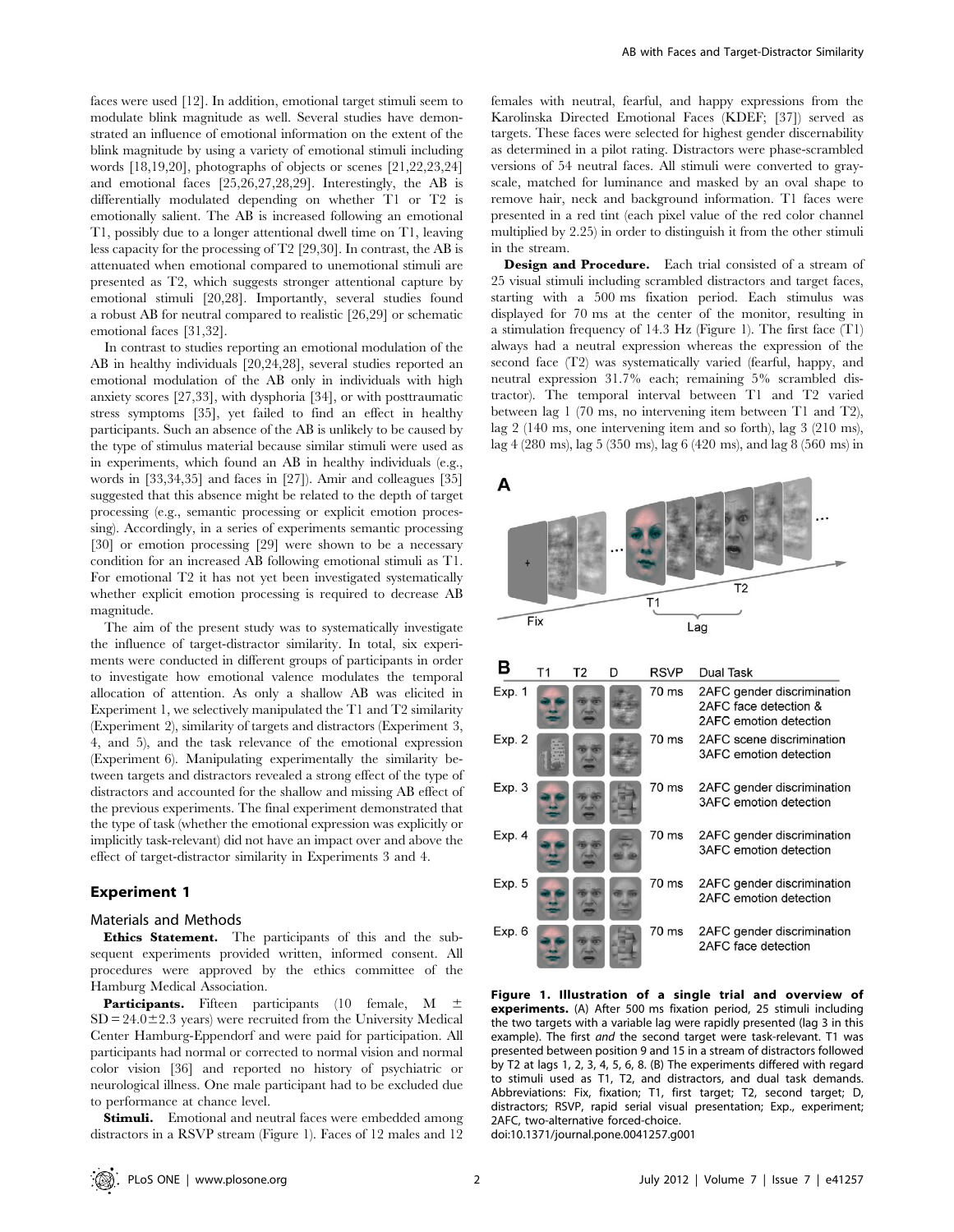order to cover the whole AB interval. The gender of the two targets was counterbalanced and two targets never had the same identity in a given trial. T1 appeared equally often at positions 9 to 15 of each stream.

After each trial, participants were first requested to report the gender of T1 (''male'', ''female'') and then whether they had seen a second face (T2; ''face'', ''no face'') by button press on the keyboard with the left or right index finger, respectively. In case of a ''face'', participants were asked to indicate whether the face was emotional or neutral (''emotional face'', ''neutral face''). This twostep procedure allowed discriminating different levels of processing: face detection versus emotion detection of T2. The response button mapping was counterbalanced across participants. Seven blocks with 60 trials each were presented in random order. In total, 19 trials per condition were presented  $(7 \text{ lags } \times 3 \text{ emotions})$ = 399 trials). In 5% of the trials T2 was not present and replaced by a scrambled distractor. To familiarize participants with the experimental procedure, 10 practice trials were presented before each experiment. No speeded responses were demanded and participants received no feedback during the experiment. Stimuli were presented on a 22" CRT monitor at a refresh rate of 100 Hz and a viewing angle of approximately  $5.4^{\circ}$  using the Psychophysics Toolbox  $(3^{rd}$  version; [38,39]) and Matlab 7 (The MathWorks Inc, Natick, MA, USA).

Data Analysis. Mean accuracy was calculated for T1 and T2, respectively. T2 report was analyzed contingent on correct T1 report. For the T2 task the percentage of correct responses was calculated as the proportion of detected relative to the total number of trials presenting a face as T2, separately for fearful, happy, and neutral faces. The detection of T2 was considered more relevant to the AB than the emotion detection because the amount of misses per lag directly reflects the impairment of visual awareness. In addition, false alarms were defined as the proportion of ''face'' responses to the number of T2-absent trials contingent on correct T1 report. Low values of false alarms indicate that participants were able to perform the task correctly. The percentage of correct responses on T1 and T2 report were subjected to a repeated measures analysis of variance (ANOVA) with lag (1, 2, 3, 4, 5, 6, 8) and emotion (fearful, happy, neutral) as separate within-subject factors. In addition, T1 error rates were compared for trials in which both targets had the same versus the opposite gender to check for a possible confusion between T1 and T2 in the gender discrimination task at each lag. Estimates were Greenhouse-Geisser-corrected whenever appropriate. Original degrees of freedom are reported. Five planned orthogonal contrasts were conducted as follow-up analysis: (1) the linear effect of lag; (2) neutral vs. emotional faces; (3) fearful vs. happy faces; (4) the interaction between lag and neutral vs. emotional faces (4), and (5) the interaction between lag and fearful vs. happy faces. Effect sizes were reported as eta-squared, representing the proportion of accounted variance  $(\eta_2<0.1 = \text{small effect size};$  $0.1 < \eta$ 2 $< 0.25$  = medium effect size;  $\eta$ 2 $> 0.25$  = large effect size).

## Results

In Experiment 1, the comparison of T2 performance in a 7 (lag) x 3 (emotion) repeated measures ANOVA resulted in main effects of lag and emotion and a lag by emotion interaction (Table 1, Figure 2). The contrast analysis on the interaction effect revealed that the effect of lag was more pronounced for neutral faces compared to emotional faces, while the effect of lag was only a trend for the difference of fearful and happy faces (Table 2). The percentage of false alarms was quite low  $(M \pm SD = 10.5 \pm 13.4)$ . These results suggest a temporal impairment of visual awareness modified by emotional expression.



Figure 2. Mean accuracy for T1 and T2 in Experiment 1. Performance is depicted separately for the different facial expressions of T2. T2 detection is conditional on T1 performance. Error bars represent standard errors of the means. Abbreviations: T1, first target; T2, second target; SOA, stimulus onset asynchrony. doi:10.1371/journal.pone.0041257.g002

T1 performance was compared in a 7 (lag) x 3 (emotion) repeated measures ANOVA. The correct report of T1 was dependent on the lag (Table 1, Figure 2), which was reflected by a linear increase across lags (Table 2).

T1 error rates for trials in which T1- and T2-faces had opposite sex were higher compared to trials in which T1- and T2-faces were the same sex only at lag 1 (opposite sex  $M \pm$  $SD = 14.5 \pm 11.0$ , same sex  $M \pm SD = 46.7 \pm 12.3$ ;  $t_{13} = 6.34$ ,  $p<0.001$ ) but not at any other lag (all  $ts<1.33$ , all  $ps>0.205$ ; except for lag 3,  $t_{13} = 2.20$ ,  $p = 0.046$ , not significant following Bonferroni correction).

#### Discussion

The decreased performance on T2 could be interpreted as a genuine AB, which additionally was modulated by emotional expression. However, the profile of the AB was very shallow.

Performance on T1 was also reduced in the first two lags. Participants may have confused T1 and T2 at shorter lags, especially when there was no distractor in between. An additional analysis on T1 errors revealed preliminary evidence for this assumption: error rates for opposite-sex compared to same-sex trials were only higher at lag 1 but not at any other lag. Thus, it seems likely that participants confused T2 and T1 in the gender classification task. Earlier studies using letters also found increased order inversion effects for T1 at the first lag [4,40,41]. According to the 2-stage competition model [5] there is a trade-off between T1 and T2 performance when the lag between the targets is less than 100 ms. Hence, it seems inherent in the AB that correct report of T1 is compromised by correct report of T2 at the first lag [41]. However, the present results merely reflect a globally diminished performance for T1 and T2 instead of a trade-off between targets.

## Experiment 2

To rule out the possibility that participants confused T2 with T1 stimuli in the gender classification task, neutral T1-faces were replaced by indoor and outdoor scenes in Experiment 2.

# Materials and Methods

**Participants.** Thirteen students  $(8 \text{ female}, M \pm$  $SD = 24.1 \pm 1.5$  years), none of whom participated in Experiment 1, were recruited from the same pool and were paid for participation. All participants had normal or corrected to normal vision and reported no history of psychiatric or neurological illness.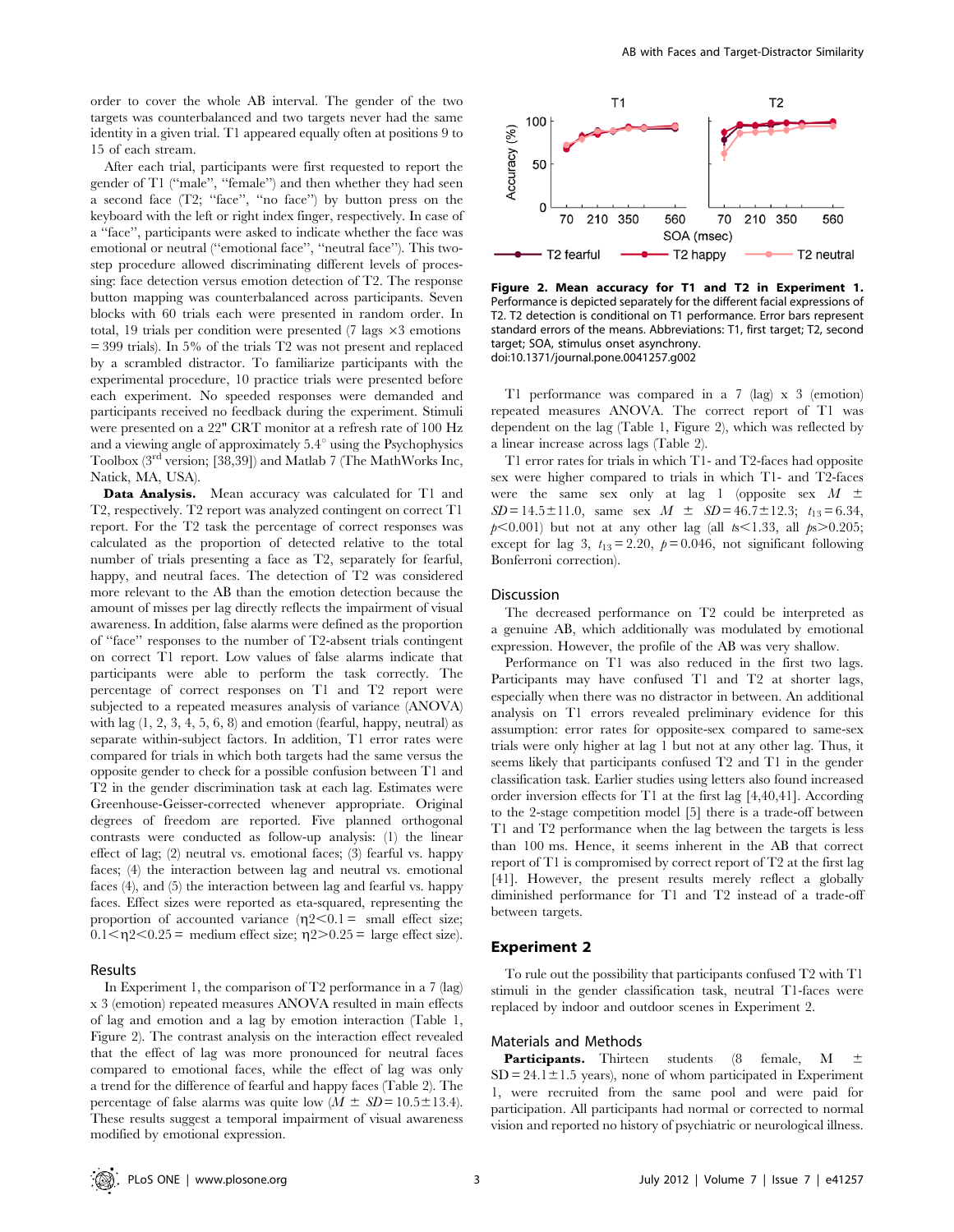Table 1. Results of the repeated measures analysis of variance for each experiment.

|                              | T1      |       |                  |          | <b>T2</b> |       |                  |          |
|------------------------------|---------|-------|------------------|----------|-----------|-------|------------------|----------|
|                              | df      | F     | $\boldsymbol{p}$ | $\eta^2$ | df        | F     | $\boldsymbol{p}$ | $\eta^2$ |
| <b>Experiment 1 (N = 14)</b> |         |       |                  |          |           |       |                  |          |
| Lag $(7)$                    | 6,78    | 43.21 | < 0.001          | 0.77     | 6,78      | 11.58 | 0.002            | 0.47     |
| Emotion (3)                  | 2, 26   | 0.03  | 0.975            | 0.00     | 2, 26     | 15.50 | 0.001            | 0.54     |
| Lag x Emotion                | 12, 156 | 0.88  | 0.565            | 0.06     | 12, 156   | 2.80  | 0.041            | 0.18     |
| <b>Experiment 2 (N = 13)</b> |         |       |                  |          |           |       |                  |          |
| Lag $(7)$                    | 6, 72   | 0.57  | 0.756            | 0.05     | 6, 72     | 0.67  | 0.672            | 0.05     |
| Emotion (3)                  | 2, 24   | 0.624 | 0.454            | 0.05     | 2, 24     | 0.46  | 0.640            | 0.04     |
| Lag x Emotion                | 12, 144 | 0.98  | 0.470            | 0.08     | 12, 144   | 0.54  | 0.884            | 0.04     |
| <b>Experiment 3 (N = 21)</b> |         |       |                  |          |           |       |                  |          |
| Lag $(7)$                    | 6, 120  | 32.49 | < 0.001          | 0.62     | 6, 120    | 2.65  | 0.092            | 0.12     |
| Emotion (3)                  | 2,40    | 1.31  | 0.280            | 0.06     | 2, 40     | 18.50 | < 0.001          | 0.48     |
| Lag x Emotion                | 12, 240 | 1.51  | 0.175            | 0.07     | 12, 240   | 0.80  | 0.567            | 0.04     |
| <b>Experiment 4 (N = 15)</b> |         |       |                  |          |           |       |                  |          |
| Lag $(7)$                    | 6, 84   | 13.28 | < 0.001          | 0.49     | 6, 84     | 6.88  | 0.003            | 0.33     |
| Emotion (3)                  | 2, 28   | 0.11  | 0.893            | 0.01     | 2, 28     | 8.89  | 0.001            | 0.39     |
| Lag x Emotion                | 12, 168 | 1.25  | 0.292            | 0.08     | 12, 168   | 1.54  | 0.191            | 0.10     |
| <b>Experiment 5 (N = 20)</b> |         |       |                  |          |           |       |                  |          |
| Lag $(7)$                    | 6, 114  | 1.77  | 0.110            | 0.09     | 6, 114    | 0.41  | 0.738            | 0.02     |
| Emotion (2)                  | 1, 19   | 17.03 | 0.001            | 0.47     | 1, 19     | 44.18 | < 0.001          | 0.70     |
| Lag x Emotion                | 6, 114  | 0.94  | 0.471            | 0.05     | 6, 114    | 0.11  | 0.995            | 0.01     |
| <b>Experiment 6 (N = 16)</b> |         |       |                  |          |           |       |                  |          |
| Lag $(7)$                    | 6,90    | 28.01 | < 0.001          | 0.65     | 6,90      | 3.73  | 0.038            | 0.20     |
| Emotion (3)                  | 2, 30   | 2.26  | 0.121            | 0.13     | 2,30      | 13.07 | 0.001            | 0.47     |
| Lag x Emotion                | 12, 180 | 0.62  | 0.707            | 0.04     | 12, 180   | 2.01  | 0.026            | 0.12     |

Abbreviations: T1, first target, T2, second target; *df*, degrees of freedom; F, F-value; p, p-value;  $\eta^2$ , effect size; N, sample size. doi:10.1371/journal.pone.0041257.t001

Stimuli. Stimuli were identical to those of Experiment 1 except that gray-scale indoor and outdoor scenes instead of neutral faces were presented as T1. T1 scenes were not tinted because they could easily be discriminated from T2 faces (compare [26]). Visual scenes (equal in mean luminance) were selected according to highest discrimination performance and matched for visual complexity according to a pilot rating.

Design and Procedure. Unlike in the previous experiment, the task on T2 consisted of only one question. An additional response option for ''no face'' was included, thus resulting in three response possibilities (''emotional face'', ''neutral face'', ''no face'') for each trial.

Data Analysis. Data analysis was identical to Experiment 1 except for the following changes. False alarms in Experiments 2, 3, and 4 were defined as the proportion of ''emotional face'' or ''neutral face'' responses to the number of T2-absent trials contingent on correct T1 report.

#### Results

T1 performance and T2 performance were separately subjected to a 7 (lag) x 3 (emotion) within-subjects ANOVA. There were no significant effects on T1 performance and on T2 performance (Table 1, Table 2, Figure 3). As in the previous experiments, the percentage of false alarms was low  $(M \pm SD = 2.2 \pm 4.2)$ .

#### Discussion

Surprisingly, there were no effects of lag or emotion in Experiment 2 suggesting that the transient performance decrease in Experiment 1 resulted from a confusion of the target faces [4,5,11,40,41]. The absence of an AB is in direct contrast to the study by De Martino and colleagues [26] who reported an AB also using scenes as T1, faces as T2, and scrambled distractors. In their experiment performance for fearful T2 faces was higher than for neutral T2 faces only at lag 5 (350 ms), which was, however, the only lag tested in this experiment. The distractors in the experiment by De Martino and colleagues [26] differed from the ones in the present Experiments 1 and 2. The role of distractors in eliciting an AB for faces was addressed in the following three experiments.

## Experiment 3, Experiment 4, & Experiment 5

In contrast to previous studies using upright neutral faces [27],  $180^\circ$  rotated neutral faces [25], or randomly rearranged parts of face or scene images [26,28] as distractors, the distractors in the present Experiments 1 and 2 were phase-scrambled versions of the face stimuli and contained no meaningful high-level information. A previous study using letters reported that the AB could be eliminated when targets were embedded in highly discriminable distractors [4]. To investigate whether the shallow AB profile in Experiment 1 might have resulted from insufficient masking and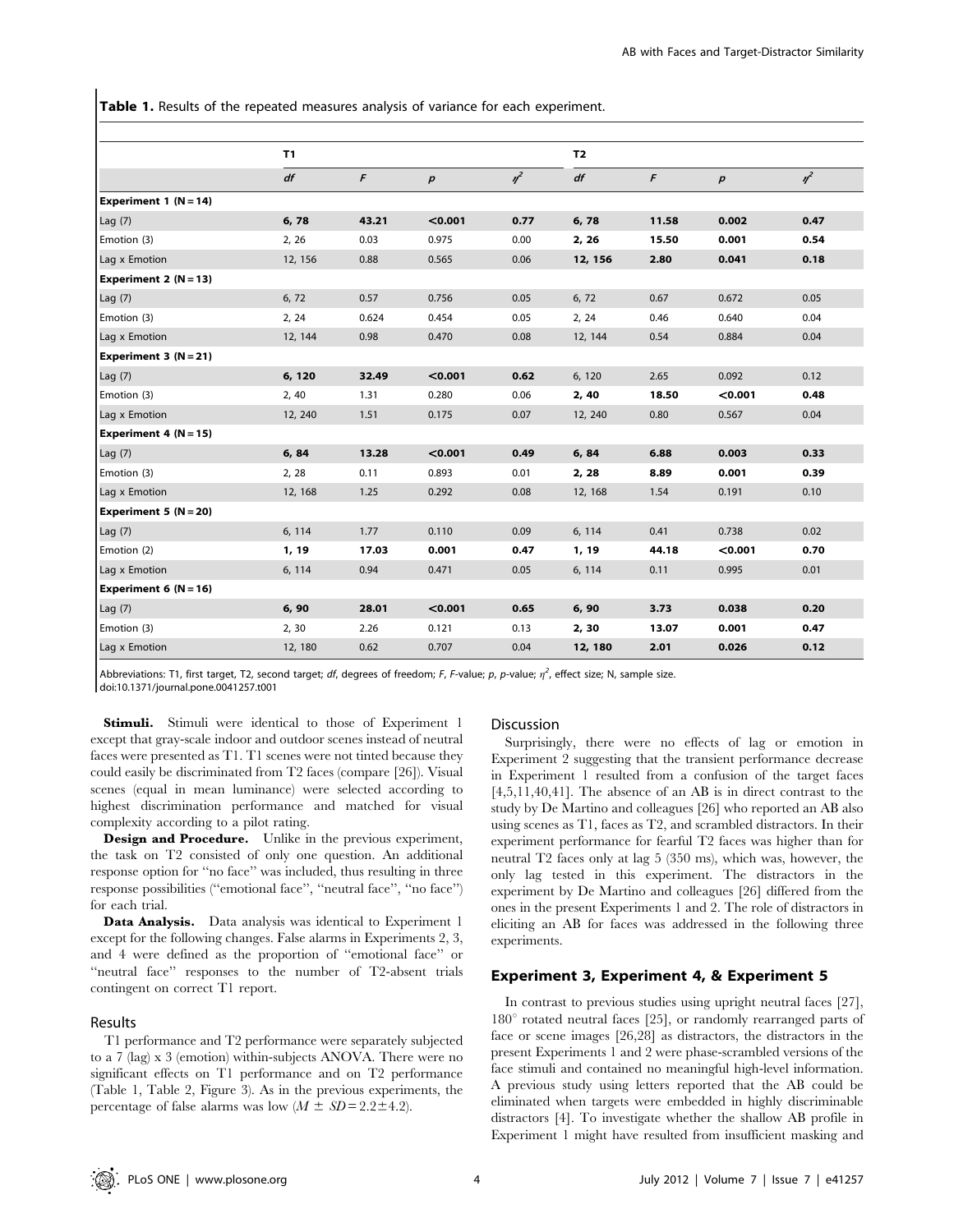Table 2. Results of the planned contrast analysis for each experiment.

|                           | T1    |        |         |          | T <sub>2</sub> |       |         |                          |  |
|---------------------------|-------|--------|---------|----------|----------------|-------|---------|--------------------------|--|
|                           | df    | F      | р       | $\eta^2$ | df             | F     | р       | $\eta^2$                 |  |
| Experiment 1 $(N = 14)$   |       |        |         |          |                |       |         |                          |  |
| Contrast 1                | 1, 13 | 129.84 | < 0.001 | 0.91     | 1, 13          | 22.18 | < 0.001 | 0.63                     |  |
| Contrast 2                | 1, 13 | 0.05   | 0.826   | 0.00     | 1, 13          | 16.48 | 0.001   | 0.56                     |  |
| Contrast 3                | 1, 13 | 0.00   | 0.958   | 0.00     | 1, 13          | 6.03  | 0.029   | 0.32                     |  |
| Contrast 4                | 1, 13 | 1.64   | 0.223   | 0.11     | 1, 13          | 8.16  | 0.013   | 0.39                     |  |
| Contrast 5                | 1, 13 | 1.16   | 0.301   | 0.08     | 1, 13          | 3.49  | 0.084   | 0.21                     |  |
| Experiment 2 $(N = 13)$   |       |        |         |          |                |       |         |                          |  |
| Contrast 1                | 1, 12 | 2.15   | 0.168   | 0.15     | 1, 12          | 0.96  | 0.347   | 0.07                     |  |
| Contrast 2                | 1, 12 | 1.93   | 0.190   | 0.14     | 1, 12          | 0.25  | 0.625   | 0.02                     |  |
| Contrast 3                | 1, 12 | 0.51   | 0.489   | 0.04     | 1, 12          | 0.58  | 0.460   | 0.05                     |  |
| Contrast 4                | 1, 12 | 1.93   | 0.190   | 0.14     | 1, 12          | 0.04  | 0.837   | 0.00                     |  |
| Contrast 5                | 1, 12 | 0.38   | 0.549   | 0.03     | 1, 12          | 2.30  | 0.155   | 0.16                     |  |
| Experiment $3(N=21)$      |       |        |         |          |                |       |         |                          |  |
| Contrast 1                | 1, 20 | 183,49 | < 0.001 | 0.90     | 1, 20          | 3.26  | 0.086   | 0.14                     |  |
| Contrast 2                | 1, 20 | 0.29   | 0.594   | 0.01     | 1, 20          | 23.86 | < 0.001 | 0.54                     |  |
| Contrast 3                | 1, 20 | 2.15   | 0.159   | 0.10     | 1, 20          | 5.01  | 0.037   | 0.20                     |  |
| Contrast 4                | 1, 20 | 0.07   | 0.793   | 0.00     | 1, 20          | 1.34  | 0.260   | 0.06                     |  |
| Contrast 5                | 1, 20 | 3.30   | 0.084   | 0.14     | 1, 20          | 0.10  | 0.756   | 0.01                     |  |
| Experiment 4 ( $N = 15$ ) |       |        |         |          |                |       |         |                          |  |
| Contrast 1                | 1, 14 | 31.24  | < 0.001 | 0.69     | 1, 14          | 9.62  | 0.008   | 0.41                     |  |
| Contrast 2                | 1, 14 | 0.00   | 0.954   | 0.00     | 1, 14          | 13.30 | 0.003   | 0.49                     |  |
| Contrast 3                | 1, 14 | 0.20   | 0.661   | 0.01     | 1, 14          | 1.71  | 0.213   | 0.11                     |  |
| Contrast 4                | 1, 14 | 0.97   | 0.341   | 0.07     | 1, 14          | 6.97  | 0.019   | 0.33                     |  |
| Contrast 5                | 1, 14 | 0.01   | 0.935   | 0.00     | 1, 14          | 1.53  | 0.236   | 0.10                     |  |
| Experiment 5 $(N = 20)$   |       |        |         |          |                |       |         |                          |  |
| Contrast 1                | 1, 19 | 1.63   | 0.217   | 0.08     | 1, 19          | 0.29  | 0.598   | 0.02                     |  |
| Contrast 2                |       | ÷,     |         |          |                |       |         |                          |  |
| Contrast 3                | 1, 19 | 17.03  | 0.001   | 0.47     | 1, 19          | 44.18 | < 0.001 | 0.70                     |  |
| Contrast 4                |       |        |         |          | ä,             |       |         | $\overline{\phantom{a}}$ |  |
| Contrast 5                | 1, 19 | 4.38   | 0.05    | 0.19     | 1, 19          | 0.16  | 0.691   | 0.01                     |  |
| Experiment 6 $(N = 16)$   |       |        |         |          |                |       |         |                          |  |
| Contrast 1                | 1, 15 | 82.45  | < 0.001 | 0.85     | 1, 15          | 6.72  | 0.020   | 0.31                     |  |
| Contrast 2                | 1, 15 | 4.19   | 0.059   | 0.22     | 1, 15          | 22.74 | < 0.001 | 0.60                     |  |
| Contrast 3                | 1, 15 | 0.59   | 0.453   | 0.04     | 1, 15          | 0.001 | 0.972   | 0.00                     |  |
| Contrast 4                | 1, 15 | 0.00   | 0.968   | 0.00     | 1, 15          | 3.65  | 0.075   | 0.20                     |  |
| Contrast 5                | 1, 15 | 0.02   | 0.885   | 0.00     | 1, 15          | 0.71  | 0.413   | 0.05                     |  |

Note: Contrast 1 tests for a linear trend on the factor lag. Contrast 2 compares neutral vs. emotional faces and contrast 3 fearful to happy faces. Contrasts 4 and 5 investigate a linear trend on the factor lag for neutral vs. emotional and fearful vs. happy faces, respectively. Abbreviations: T1, first target, T2, second target; df, degrees of freedom; F, F-value; p, p-value;  $\eta^2$ , effect size; N, sample size.

doi:10.1371/journal.pone.0041257.t002

from dissimilarity between targets and distractors, the similarity of the distractors with the target faces was varied in the following three experiments. They are reported together because every participant took part in two of the experiments.

#### Materials and Methods

Participants. Twenty-eight participants (15 female, M  $\pm$  $SD = 26.5 \pm 4.0$  years), none of whom participated in the previous Experiments 1 and 2, were recruited from the same pool and were paid for participation. All participants had normal or corrected to normal vision and reported no history of psychiatric or neurological illness.

Stimuli. Target stimuli were identical to those of Experiment 1. Phase-scrambled distractors were replaced by three different types of distractors of the same 54 neutral faces resulting in three experiments. In Experiment 3, faces were divided into 20 randomly rearranged parts of  $75\times70$  pixels and masked by an oval shape to remove hair, neck and background information. These distractors will be referred to as mosaic-scrambled faces. In Experiment 4, distractors consisted of  $180^\circ$  rotated faces with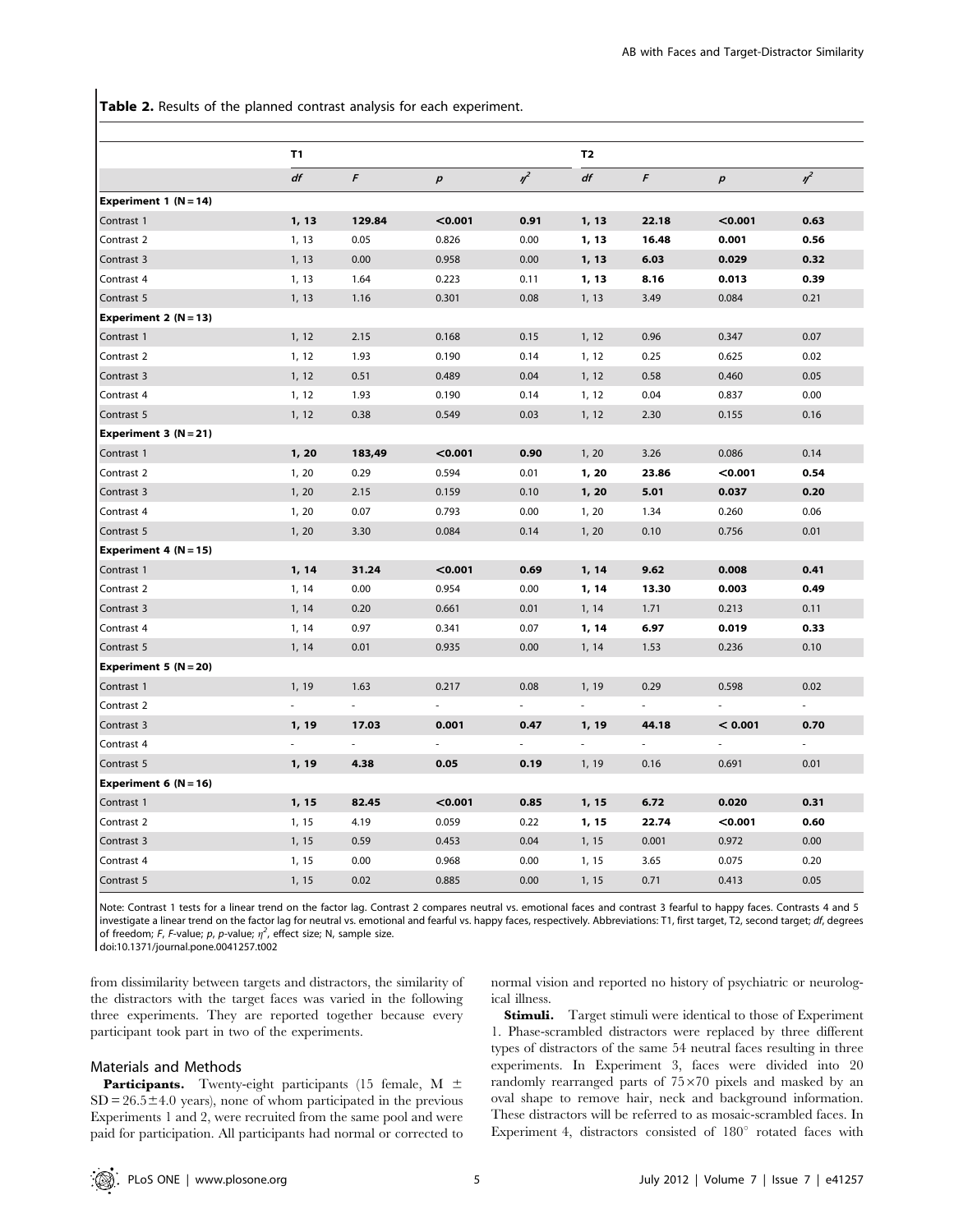

Figure 3. Mean accuracy for T1 and T2 in Experiment 2. Performance is depicted separately for the different facial expressions of T2. T2 detection is conditional on T1 performance. Error bars represent standard errors of the means. Abbreviations: T1, first target; T2, second target; SOA, stimulus onset asynchrony. doi:10.1371/journal.pone.0041257.g003

neutral expression. In Experiment 5, distractors were upright faces with neutral expression.

Design and Procedure. Design and procedure were identical to that of Experiment 1 except for the following specifications: each participant took part in two experiments. The order of the experiments was counterbalanced across subjects resulting in final samples of 21 participants in Experiment 3 (12 female, M  $\pm$  $SD = 26.6 \pm 4.2$  years), 15 participants Experiment 4 (8 female, M  $\pm$  SD = 26.8 $\pm$ 2.9 years), and 20 participants Experiment 5 (10) female,  $M \pm SD = 26.0 \pm 4.5$  years). In Experiments 3 and 4 the task on T2 was identical to that of Experiment 2 providing three response options in each trial (''emotional face'', ''neutral face'', ''no face''). In Experiment 5, T2 was always present resulting in a total of 399 trials (7 lags x 3 emotion, 19 trials per condition). The T2 task remained an emotion detection task. However, since distractors were upright neutral faces, the option ''no face'' was inappropriate for Experiment 5 and only two of the previous response options were provided (''emotional face'', ''neutral face''). Hence, participants replied with ''neutral face'' when they did not see an emotional face in a given trial.

Data Analysis. Data analysis for the three experiments was identical to that of Experiment 1 except for Experiment 5 using neutral face distractors, in which the percentage of correct responses for the T2 task was calculated as the proportion of correct emotion detection. Only fearful and happy T2 were analyzed, as neutral T2 could not be differentiated from distractors and faces were always present as distractors. In Experiment 5, false alarms were calculated as the proportion of "emotional face" responses to the number of trials depicting neutral T2 faces contingent on correct T1 report. In addition, these false alarm rates were compared to hit rates for ''emotional face'' responses in order to clarify whether the absent AB was due to a floor effect.

#### Results

For Experiment 3 using mosaic-scrambled face distractors, T1 performance and T2 performance were separately compared in a 7 (lag) x 3 (emotion) within-subjects ANOVA. The ANOVA on T2 performance resulted in main effects of lag and emotion (Table 1, Figure 4A). The contrast analysis showed that the difference between neutral and emotional faces was larger than that between the two emotional faces (Table 2). Although the difference between emotional and neutral faces seemed to be greater at early relative to late lags, the interaction effect did not reach significance. Correct report of T1 depended on lag (Table 1, Figure 4A), which was reflected by a linear increase across lags



Figure 4. Mean accuracy for T1 and T2 in Experiment 3, 4, and 5. Target stimuli were identical to Experiment 1. Distractors were either (A) mosaic-scrambled faces, (B) inverted faces with neutral expression, or (C) upright faces with neutral expression. Performance is depicted separately for the different facial expressions of T2. T2 performance is conditional on T1 performance. Error bars represent standard errors of the means. Abbreviations: T1, first target; T2, second target; SOA, stimulus onset asynchrony.

doi:10.1371/journal.pone.0041257.g004

(Table 2). These results indicate that an AB was found for faces, which was not modulated by emotional expression. However, performance for emotional faces was better than for neutral faces across all lags.

For Experiment 4 presenting inverted face distractors, T1 performance and T2 performance were separately subjected to a 7 (lag) x 3 (emotion) within-subjects ANOVA. Comparison of T2 performance resulted in a main effect of lag and emotion (Table 1, Figure 4B). Follow-up analysis suggested a linear increase across lags and easier detection of emotional compared to neutral faces (Table 2). Notably, although the interaction effect did not reach statistical significance, the planned interaction contrast for the comparison of neutral to emotional faces was significant (Table 2), reflecting that the AB for neutral faces was more pronounced relative to emotional faces. Correct report of T1 depended on lag (Table 1, Figure 4B) reflected by a linear increase across lags (Table 2). These results suggest a transient impairment of visual awareness and an advantage for the detection of emotional faces.

For Experiment 5 using neutral face distractors, T1 performance and T2 performance were separately subjected to a 7 (lag) x 2 (emotion) within-subjects ANOVA. Only effects of emotion were found which were opposite for T1 and T2 performance (Table 1, Table 2, Figure 4C): T1 was reported correctly more often when it was followed by a fearful instead of a happy face, while T2 performance was higher for happy faces compared to fearful faces. These results indicate that performance differed according to the emotional expression, but no AB was found in Experiment 5.

The percentage of false alarms for T2 was  $M \pm SD = 10.5 \pm 13.3$ in Experiment 3 and  $M \pm SD = 12.2 \pm 14.4$  in Experiment 4. For Experiment 5, the percentage of false alarms, reflected by the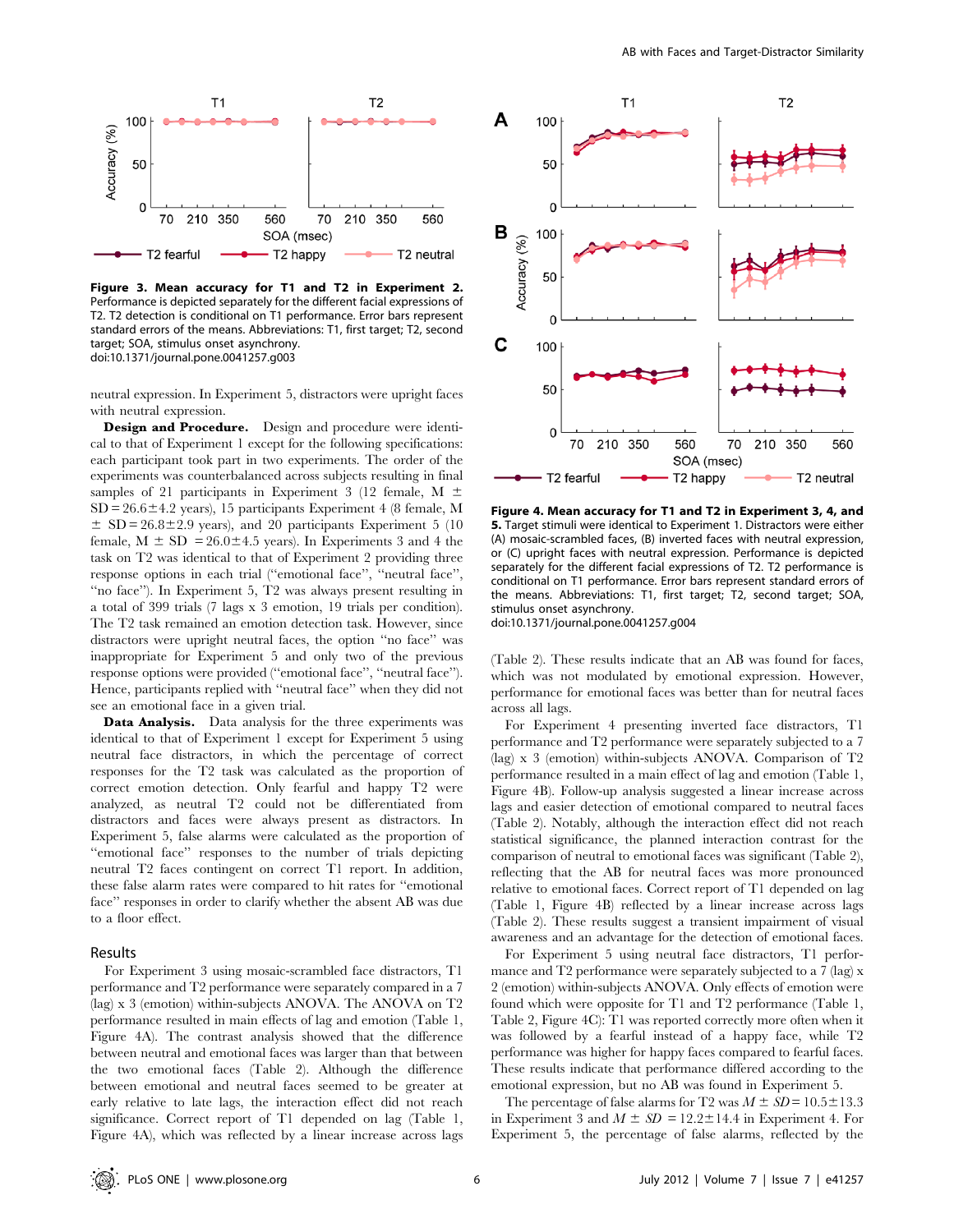proportion of ''emotional face'' responses to the number of T2 trials containing neutral faces, was  $M \pm SD = 18.9 \pm 12.3$ . This rate was significantly lower than the average number of correct responses for emotional T2 ( $M \pm SD = 60.3 \pm 17.0$ ;  $t_{19} = 9.54$ ,  $p<0.001$ ).

## Discussion

As expected, increasing the similarity of distractors and targets in terms of facial features decreased the overall T2 performance. Importantly, the use of more similar distractors resulted in an AB when distractors were mosaic-scrambled and inverted faces, hence containing more feature information than the abstract phasescrambled distractors used before. Therefore we conclude that dissimilarity between targets and distractors can account for the missing AB in Experiments 1 and 2.

There was no AB when distractors were upright faces. The absence of an AB with upright face distractors is in direct contrast to the experiment by Fox and colleagues using upright neutral faces as distractors [27]. Longer stimulus duration (110 ms) could account for the higher performance in Fox et al. [27]. However, T1 performance in Experiment 5 was lower than that of Experiments 3 and 4 and of [27]. In addition, performance for fearful faces in the T2 task was almost at chance level. In addition, T1 stimuli and T1 task were different (Table S1): flower T1 had to be discriminated from mushroom T1 [27], thus facilitating the T1 differentiation from T2 stimuli as well as from distractors. These results suggest that the task of Experiment 5 was more demanding than that of the previous experiments and that of [27]. However, participants were able to reliably detect emotional faces from the stream of neutral distractors, as reflected by significantly more hits than false alarms for ''emotional face'' responses. Thus, results of Experiment 5 corroborate the finding that faces with emotional expressions are spared the AB.

In line with results from Experiment 1, T2 performance depended on the emotional content of T2 suggesting a facilitated processing of fearful and happy faces over neutral faces. A superiority effect for happy faces was found except for the inverted face experiment, in which fearful faces tended to be better recognized than neutral faces. These results are in line with the assumption of enhanced bottom-up attention for emotional stimuli [42,43].

As in Experiment 1, a decreased T1 performance at lag 1 in the mosaic-scrambled and the inverted face experiment reflected the competition for attentional resources of T1 with T2 at lag 1 [4,40,41]. T1 performance in the experiment with upright face distractors was greatly reduced across all lags. In this case upright T1 faces differed from the distractors only in color (red tint) and therefore may have been more difficult to extract from the RSVP stream. Thus, it is likely that participants reported the gender of neighboring faces instead that of T1.

## Experiment 6

This final experiment investigated whether the specific attentional set, i.e. the allocation of attentional resources that is adjusted by the observer (top-down control), had an additional impact on the AB over and above the effect of target-distractor similarity. In contrast to all previous experiments, in which emotion recognition was explicitly demanded by the T2 task, in Experiment 6 the emotional expression of faces was irrelevant to the T2 task. For emotionally expressive T2, the influence of the type of task has never directly been investigated so far. Milders and colleagues [28] successfully elicited an AB with a very similar design but an implicit emotion recognition task.

# Materials and Methods

**Participants.** Seventeen participants (10 female, M  $\pm$  $SD = 28.4 \pm 4.1$  years), none of whom participated in the previous experiments, were recruited from the same pool and were paid for participation. All participants had normal or corrected to normal vision and reported no history of psychiatric or neurological illness. One female subject had to be excluded due to performance at chance level.

**Stimuli.** Stimuli were identical to those in Experiment 3.

Design and Procedure. Design and procedure were identical to that of Experiment 1 except for the task on T2. Participants were solely requested to report whether they had seen an upright second face ("yes", "no").

Data Analysis. Data analysis was identical to that of Experiment 1.

#### Results

The comparison of T2 performance in a 7 (lag) x 3 (emotion) within-subjects ANOVA resulted in main effects of lag, emotion, and an interaction between lag and emotion (Table 1, Figure 5). Follow-up contrast analysis on the interaction revealed a trend in that the linear effect of lag was more pronounced for neutral compared to emotional faces (Table 2). The percentage of false alarms was  $M \pm SD = 7.6 \pm 9.7$ . These results indicate that an AB was found for faces, which was modulated by emotional expression.

The 7 (lag) x 3 (emotion) within-subjects ANOVA on T1 performance revealed a significant effect of lag (Table 1, Figure 5), which was reflected by a linear increase across lags (Table 2).

#### **Discussion**

Unlike in the previous experiments, the detection of the emotional facial expression of T2 was not relevant to solve the task in Experiment 6. In line with results from Milders and colleagues [28] an AB was observed. The trend of the interaction contrast suggested that the AB was attenuated for happy and fearful faces. Somewhat surprisingly, T2 performance for neutral faces did not recover to baseline level. Reasons for this might be twofold. First, AB patterns in the individual participants were highly heterogeneous (Figure S1). Second, T2 performance for neutral faces seemed to drop particularly from lag 6 to lag 8 (Figure S1; cf. subjects 6, 8, or 11), which most likely reflects an expectation effect: because lag 7 was omitted, participants might not have expected a second face anymore. Emotional but not neutral T2 at lag 8 were detected due to increased saliency. Results of Experiment 6 suggest that the attentional set or the demands of



Figure 5. Mean accuracy for T1 and T2 in Experiment 6. Performance is depicted separately for the different facial expressions of T2. T2 detection is conditional on T1 performance. Error bars represent standard errors of the means. Abbreviations: T1, first target; T2, second target; SOA, stimulus onset asynchrony. doi:10.1371/journal.pone.0041257.g005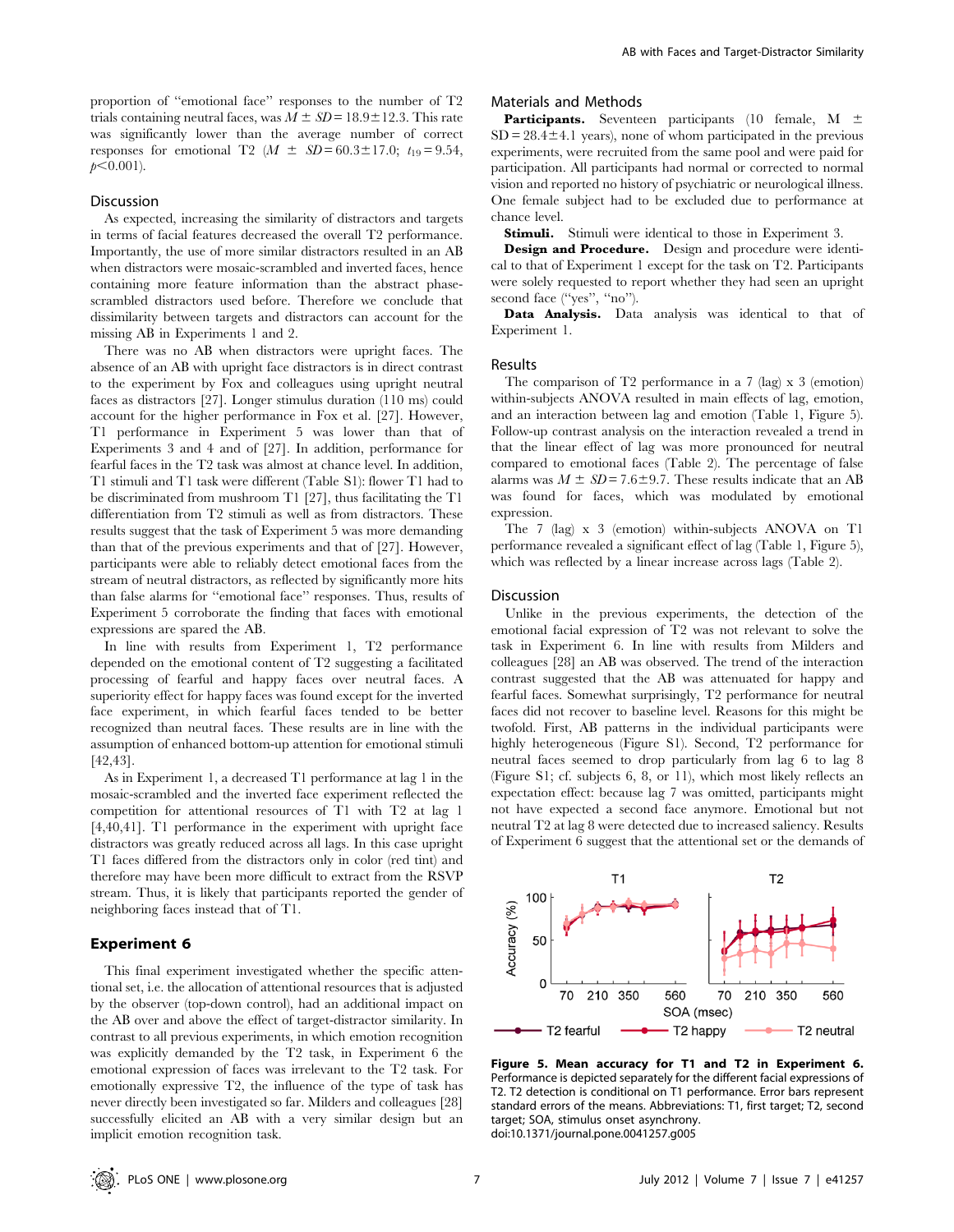top-down control in the specific task do not have an incremental effect on eliciting the AB beyond the effect of target-distractor similarity of the previous experiments.

# Discussion

The major goal of the present study was to systematically investigate the impact of target-distractor similarity under conditions of high attentional demands in a RSVP stream in which two targets were embedded. Contrary to our expectation, only a shallow AB was found in Experiment 1. However, this effect could not be replicated when we replaced neutral T1 faces by indoor and outdoor scenes in Experiment 2. To investigate whether the absence of an AB resulted from target-distractor dissimilarity and insufficient masking, Experiments 3, 4, and 5 selectively manipulated the distractors' similarity to the target faces. An AB was revealed in Experiment 3 using mosaicscrambled distractors and Experiment 4 using inverted face distractors. Thus, similarity between targets and distractors seems to account for the strength of the AB in the present experiments. No AB was found, however, in Experiment 5, when targets were emotional faces and distractors were neutral faces. This result supports the notion that faces with emotional expression tend to be less likely to be blinked. Moreover, in Experiments 4 and 6 emotional faces were found to be less susceptible to the AB, further confirming the attentional advantage for emotional faces.

In the first two experiments, the nature of the abstract phasescrambled distractors and their featural dissimilarity to the targets may have diminished appropriate masking of the target faces. Phase-scrambled distractors may not be sufficiently meaningful or may not contain enough high-level pattern information to function as effective masks. However, previous studies revealed that masks neither have to be meaningful [44] nor have to contain pattern information [45] to be effective. Landau and colleagues [13] suggested that the saliency of faces among nonface distractors was an important factor in determining the susceptibility of face targets to be blinked. Previous studies showing an AB effect on emotional T2 faces used a stream of neutral faces  $[27]$ ,  $180^\circ$  rotated neutral faces [25], or mosaic-scrambled distractors [26,28] consisting of randomly rearranged parts of faces or scenes. Therefore, the masking effect on T1 by the subsequent distractors may have been stronger in previous studies using faces as targets [25,26,27,28] resulting in larger attentional impairments for processing of T2 compared to our Experiments 1 and 2. This assumption is consistent with a series of AB experiments investigating the role of T1 and its subsequent item in the RSVP stream [46]. The authors reported a correlation between T1 performance and AB magnitude using letters as targets and concluded that masking influenced the AB deficit indirectly by increasing the processing load of T1. Furthermore, Jannati and colleagues (Experiment 2 in [47]) successfully elicited an AB for letters by increasing targetdistractor similarity relative to a report using the same experimental design [44], when pseudoletters instead of digits were used as distractors. Our Experiments 3 and 4 also provide support for the role of target-distractor dissimilarity as causes for the missing AB in our first two experiments. The experiments using mosaicscrambled and inverted face distractors successfully elicited an AB. Using upright neutral faces as distractors resulted in a drop in T1 and T2 performance except for happy faces. However, we did not observe an AB under conditions of minimal target saliency with upright neutral face distractors that were maximally similar to emotionally target faces, supporting the finding that emotional faces tend to outlive the AB. A similar finding of reduced performance without significant AB has also been reported by Awh and colleagues (Experiment 5 in [16]) when faces were masked by other faces. Taken together, the results from Experiments 3 and 4, specifically, corroborate the role of insufficient masking as a cause for the missing and shallow AB in our first two experiments.

Furthermore, results from Experiment 6 suggest that the nature of the (emotion recognition) task does not play a crucial role in shaping the AB over and above the role of target-distractor similarity. Similar to the results of Experiment 3 using an explicit emotion detection task and mosaic-scrambled distractors, an AB was also found in Experiment 6 when participants had to engage in a face detection task on T2, in which the emotional expression of T2 was task-irrelevant. Our result is in line with several other studies reporting an AB with an implicit face detection task [12,13,28]. Previous work demonstrated that increasing the task load and changing the instruction had an impact on AB magnitude [17,48,49,50], suggesting that attentional set or topdown control of the specific task plays a role in the elicitation of the AB. However, it did not seem to make a difference for the present experiments, whether the emotional expression was relevant to the task or not.

Face stimuli in the RSVP may be more salient than letters or words and therefore require adequate masks to transiently impair awareness. Faces convey relevant information for social interactions. Several lines of research suggest that face processing differs from processing of other stimuli. Already newborns show increased attention to face compared to nonface stimuli (e.g. [51]). Furthermore, face recognition in contrast to word or object recognition seems to be holistic and configural [52]. Therefore it was hypothesized that faces are processed automatically by a preattentive mechanism as they pop out of visual search arrays with different distractors [53]. In addition, faces may be processed with little attentional resources, which is supported by studies showing that faces can be processed in the near-absence of attention [54] or outside of awareness [55,56]. A recent study found that faces receive mandatory processing during a change detection task [57]. This attentional advantage for faces was still present when additional semantic information was given where to expect the change. These results suggest that even neutral T2 faces receive enhanced attention due to their saliency when presented during the AB interval. Support for this notion comes from several AB studies, which failed to find an AB for neutral faces masked either with nonface stimuli [13,14,15,16] or with other neutral faces [16]. The amygdala has been suggested to be a neuroanatomical key region for the processing of emotionally and socially relevant stimuli [58] and is assumed to contribute to the modulating effect of emotional words on the AB [20]. However, even neutral faces are highly salient and result in increased amygdala activity, and therefore attentional resources may be sufficient to process both target face stimuli irrespective of the emotional expression of T2 in Experiments 1 and 2. Although the majority of studies employing faces as T2 actually found an AB for faces, it is evident that the experimental paradigms reported in the literature are very heterogeneous. Currently it does not seem possible to isolate a single factor or a combination of factors that is able to predict the occurrence or absence of an AB in experiments using face stimuli as targets (Table S1).

In conclusion, our experiments demonstrate that the AB for faces is minimal or absent when targets can be easily discriminated from distractors. When distractors are more similar to target faces, an AB for faces can be reliably obtained. In addition, our results support the notion that the AB is modulated by emotional expression in that neutral faces tend to be blinked more likely than emotional faces.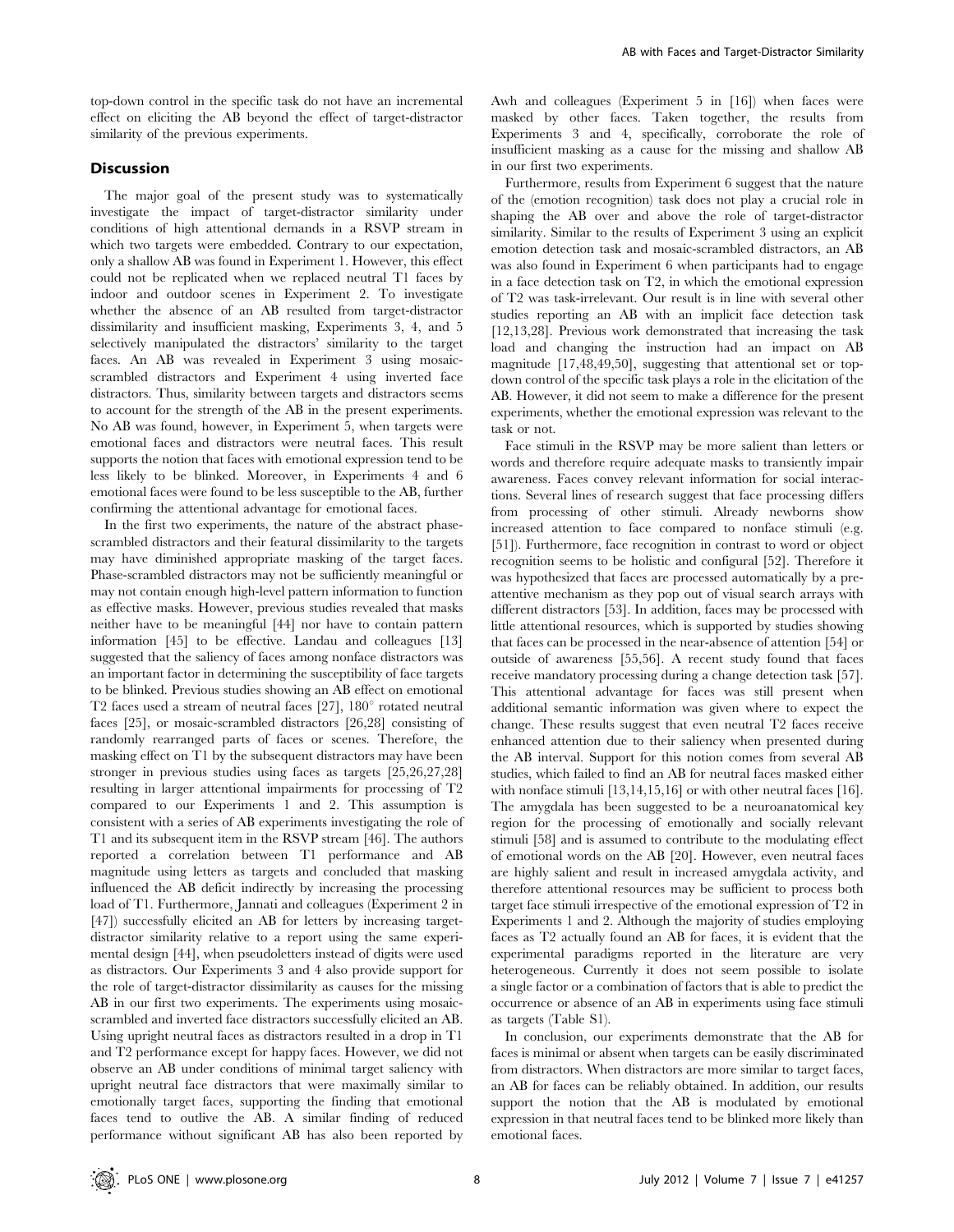# Supporting Information

Figure S1 Mean accuracy for T2 of each participant in Experiment 6. Performance is depicted separately for the different facial expressions of T2. T2 detection is conditional on T1 performance. Error bars represent standard errors of the means. Abbreviations: T1, first target; T2, second target; SOA, stimulus onset asynchrony. (TIF)

Table S1 Studies investigating the AB for T2 face stimuli. This table summarizes the experimental designs and results of all studies performing an RSVP and presenting faces as T2. Literature search was based on PubMed search terms "attentional blink" and one of the following: "face", "fear", "emotion", or "anxiety". Abbreviations: T1, first target; T2, second target; SOA, stimulus onset asynchrony; ISI, interstimulus

#### References

- 1. Broadbent DE, Broadbent MHP (1987) From detection to identification response to multiple targets in rapid serial visual presentation. Perception & Psychophysics 42: 105–113.
- 2. Raymond JE, Shapiro KL, Arnell KM (1992) Temporary suppression of visual processing in an RSVP task – an attentional blink? Journal of Experimental Psychology: Human Perception and Performance 18: 849–860.
- 3. Weichselgartner E, Sperling G (1987) Dynamics of automatic and controlled visual attention. Science 238: 778–780.
- 4. Chun MM, Potter MC (1995) A 2-stage model for multiple-target detection in rapid serial visual presentation. Journal of Experimental Psychology: Human Perception and Performance 21: 109–127.
- 5. Potter MC, Staub A, O'Connor DH (2002) The time course of competition for attention: attention is initially labile. Journal of Experimental Psychology: Human Perception and Performance 28: 1149–1162.
- 6. Shapiro KL, Arnell KM, Raymond JE (1997) The attentional blink. Trends in Cognitive Sciences 1: 291–296.
- 7. Shapiro KL, Raymond JE, Arnell KM (1994) Attention to visual-pattern information produces the attentional blink in rapid serial visual presentation. Journal of Experimental Psychology: Human Perception and Performance 20: 357–371.
- 8. Martens S, Wyble B (2010) The attentional blink: past, present, and future of a blind spot in perceptual awareness. Neuroscience and Biobehavioral Reviews 34: 947–957.
- 9. Bowman H, Wyble B (2007) The simultaneous type, serial token model of temporal attention and working memory. Psychological Review 114: 38–70.
- 10. Vul E, Nieuwenstein M, Kanwisher N (2008) Temporal selection is suppressed, delayed, and diffused during the attentional blink. Psychological Science 19: 55– 61.
- 11. Wyble B, Bowman H, Nieuwenstein M (2009) The attentional blink provides episodic distinctiveness: sparing at a cost. Journal of Experimental Psychology: Human Perception and Performance 35: 787–807.
- 12. Jackson MC, Raymond JE (2006) The role of attention and familiarity in face identification. Perception & Psychophysics 68: 543–557.
- 13. Landau AN, Bentin S (2008) Attentional and perceptual factors affecting the attentional blink for faces and objects. Journal of Experimental Psychology: Human Perception and Performance 34: 818–830.
- 14. Darque A, Del Zotto M, Khateb A, Pegna AJ (2011) Attentional Modulation of Early ERP Components in Response to Faces: Evidence From the Attentional Blink Paradigm. Brain Topography.
- 15. Serences J, Scolari M, Awh E (2009) Online response-selection and the attentional blink: Multiple-processing channels. Visual Cognition 17: 531–554.
- 16. Awh E, Serences J, Laurey P, Dhaliwal H, van der Jagt T, et al. (2004) Evidence against a central bottleneck during the attentional blink: multiple channels for configural and featural processing. Cognitive Psychology 48: 95–126.
- 17. Olivers CN, Nieuwenhuis S (2006) The beneficial effects of additional task load, positive affect, and instruction on the attentional blink. Journal of Experimental Psychology: Human Perception and Performance 32: 364–379.
- 18. Anderson AK (2005) Affective influences on the attentional dynamics supporting awareness. Journal of Experimental Psychology: General 134: 258–281.
- 19. Keil A, Ihssen N (2004) Identification facilitation for emotionally arousing verbs during the attentional blink. Emotion 4: 23–35.
- 20. Anderson AK, Phelps EA (2001) Lesions of the human amygdala impair enhanced perception of emotionally salient events. Nature 411: 305–309.
- 21. Most SB, Chun MM, Johnson MR, Kiehl KA (2006) Attentional modulation of the amygdala varies with personality. Neuroimage 31: 934–944.
- 22. Most SB, Chun MM, Widders DM, Zald DH (2005) Attentional rubbernecking: cognitive control and personality in emotion-induced blindness. Psychonomic Bulletin & Review 12: 654–661.

interval; RSVP, rapid serial visual presentation; AB, Attentional Blink; FE, fearful; HA, happy; NE, neutral; 2AFC, 2 alternatives forced choice; SA, sad.

(PDF)

## Acknowledgments

We would like to thank Karin Deazle for support in data acquisition and Nicole David and Constanze Hipp for helpful discussions and comments on this manuscript.

# Author Contributions

Conceived and designed the experiments: KM TRS AKE. Performed the experiments: KM. Analyzed the data: KM. Wrote the paper: KM TRS AKE.

- 23. Reinecke A, Rinck M, Becker ES (2008) How preferential is the preferential encoding of threatening stimuli? Working memory biases in specific anxiety and the Attentional Blink. Journal of Anxiety Disorders 22: 655–670.
- 24. Trippe RH, Hewig J, Heydel C, Hecht H, Miltner WH (2007) Attentional Blink to emotional and threatening pictures in spider phobics: electrophysiology and behavior. Brain Research 1148: 149–160.
- 25. de Jong PJ, Martens S (2007) Detection of emotional expressions in rapidly changing facial displays in high- and low-socially anxious women. Behavior Research and Therapy 45: 1285–1294.
- 26. De Martino B, Kalisch R, Rees G, Dolan RJ (2009) Enhanced processing of threat stimuli under limited attentional resources. Cerebral Cortex 19: 127–133.
- 27. Fox E, Russo R, Georgiou GA (2005) Anxiety modulates the degree of attentive resources required to process emotional faces. Cognitive Affective & Behavioral Neuroscience 5: 396–404.
- 28. Milders M, Sahraie A, Logan S, Donnellon N (2006) Awareness of faces is modulated by their emotional meaning. Emotion 6: 10–17.
- 29. Stein T, Zwickel J, Ritter J, Kitzmantel M, Schneider WX (2009) The effect of fearful faces on the attentional blink is task dependent. Psychonomic Bulletin & Review 16: 104–109.
- 30. Huang YM, Baddeley A, Young AW (2008) Attentional capture by emotional stimuli is modulated by semantic processing. Journal of Experimental Psychology: Human Perception and Performance 34: 328–339.
- 31. Maratos FA, Mogg K, Bradley BP (2008) Identification of angry faces in the attentional blink. Cognition & Emotion 22: 1340–1352.
- 32. Miyazawa S, Iwasaki S (2010) Do happy faces capture attention? The happiness superiority effect in attentional blink. Emotion 10: 712–716.
- 33. Arend I, Botella J (2002) Emotional stimuli reduce the attentional blink in subclinical anxious subjects. Psicothema 14: 209–214.
- 34. Koster EH, De Raedt R, Verschuere B, Tibboel H, De Jong PJ (2009) Negative information enhances the attentional blink in dysphoria. Depression and Anxiety 26: E16–E22.
- 35. Amir N, Taylor CT, Bomyea JA, Badour CL (2009) Temporal allocation of attention toward threat in individuals with posttraumatic stress symptoms. Journal of Anxiety Disorders 23: 1080–1085.
- 36. Ishihara S (1986) Ishihara's Tests for Colour Blindness –24 Plates Edition. Tokyo: Kanehara & Co., LTD.
- 37. Lundqvist D, Flykt A, Öhman A (1998) The Karolinska Directed Emotional Faces – KDEF. CD ROM from Department of Clinical Neuroscience, Psychology section, Karolinska Institutet.
- 38. Brainard DH (1997) The psychophysics toolbox. Spatial Vision 10: 433–436.
- 39. Pelli DG (1997) The VideoToolbox software for visual psychophysics: Transforming numbers into movies. Spatial Vision 10: 437–442.
- 40. Chun MM (1997) Types and tokens in visual processing: a double dissociation between the attentional blink and repetition blindness. Journal of Experimental Psychology: Human Perception and Performance 23: 738–755.
- 41. Chun MM (1997) Temporal binding errors are redistributed by the attentional blink. Perception & Psychophysics 59: 1191–1199.
- 42. Vuilleumier P (2005) How brains beware: neural mechanisms of emotional attention. Trends in Cognitive Sciences 9: 585–594.
- 43. Yiend J (2010) The effects of emotion on attention: a review of attentional processing of emotional information. Cognition & Emotion 24: 3–47.
- 44. Giesbrecht B, Di Lollo V (1998) Beyond the attentional blink: Visual masking by object substitution. Journal of Experimental Psychology: Human Perception and Performance 24: 1454–1466.
- 45. Grandison TD, Ghirardelli TG, Egeth HE (1997) Beyond similarity: masking of the target is sufficient to cause the attentional blink. Perception & Psychophysics 59: 266–274.